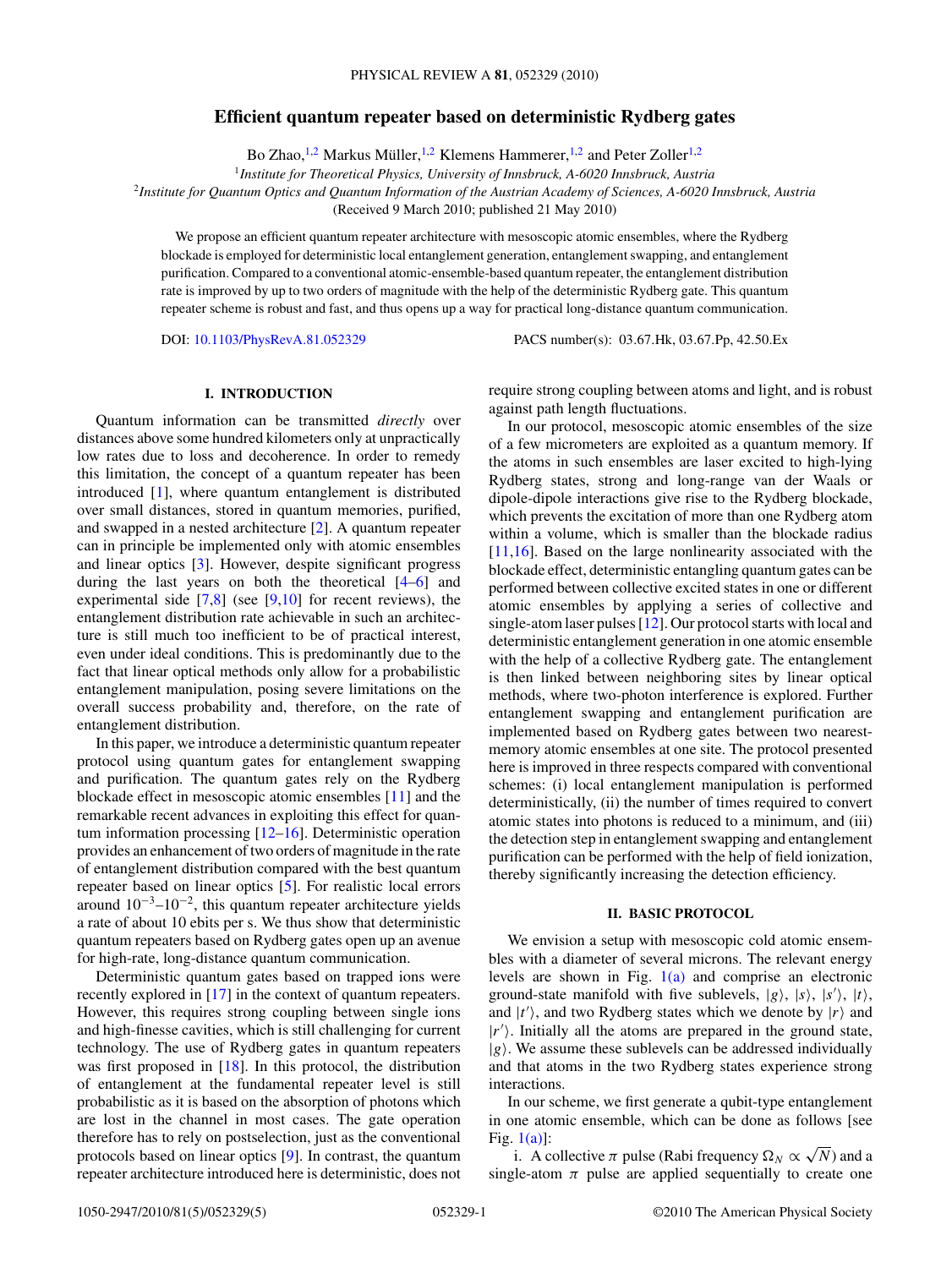<span id="page-1-0"></span>

FIG. 1. (Color online) Schematic view of the quantum repeater protocol with mesoscopic atomic ensembles based on a Rydberg gate, including local entanglement generation, entanglement linking, entanglement swapping, and entanglement purification.

collective excitation, transferring  $|\mathbf{0}\rangle \rightarrow |\mathbf{r}\rangle \rightarrow |\mathbf{s}\rangle$ , where  $|\mathbf{0}\rangle=|g,\ldots,g\rangle$ , and  $|\mathbf{x}\rangle=\frac{1}{\sqrt{l}}$  $\frac{1}{N} \sum_{i=1}^{N} |g, \ldots, g, x_i, g, \ldots, g\rangle,$ where  $x = r, r', s, t, s',$  or  $t'$  represents the collective state. In the intermediate step, the Rydberg blockade prevents excitation of more than one atom.

ii. We create a second collective excitation  $|t'\rangle$  with the same method.

iii. A single-atom  $\pi/2$  pulse transfers  $|\mathbf{s}\rangle$  to  $(|\mathbf{s}\rangle + |\mathbf{r}\rangle)/\sqrt{2}$ .

iv. A single-atom  $\pi$  pulse excites  $|t'\rangle$  to  $|r'\rangle$ . Due to dipole blockade, we obtain  $(|\mathbf{s}\rangle|\mathbf{r}'\rangle + |\mathbf{r}\rangle|\mathbf{t}'\rangle)/\sqrt{2}$ .

v. Finally, we apply two single-atom  $\pi$  pulses to bring  $|\mathbf{r}'\rangle$  to  $|\mathbf{s}'\rangle$ , and  $|\mathbf{r}\rangle$  to  $|\mathbf{t}\rangle$ , and obtain the desired Bell state  $\langle |s\rangle|s'\rangle + |t\rangle|t'\rangle)/\sqrt{2}$ .

In a second step, all pairs of nearest communication sites are linked using methods from linear optics  $[4,5]$ : After the generation of local entanglement at sites, say, A and B, light pulses are read and applied to convert the collective excitations  $\ket{\mathbf{s}'}$  and  $\ket{\mathbf{t}'}$  into photons with different polarization (e.g.,  $\ket{H}$ ) and  $|V\rangle$ , respectively) such that the whole system is described by  $(|\mathbf{s}_A\rangle|H_A\rangle+|\mathbf{t}_A\rangle|V_A\rangle)(|\mathbf{s}_B\rangle|H_B\rangle+|\mathbf{t}_B\rangle|V_B\rangle)/2$ . The two photons from both sites are directed to the middle point and detected in a Bell state analyzer composed of a polarizing beam splitter and single-photon detectors [\[4\]](#page-3-0), where two of the Bell states, for example,  $(|H_A\rangle|H_B\rangle \pm |V_A\rangle|V_B\rangle)/\sqrt{2}$ , are identified [see Fig.  $1(b)$ ]. Once a two-photon coincidence count between the single-photon detectors (e.g.,  $D_1$  and D4) is registered, entanglement is generated between two memory qubits at neighboring sites, described by  $|\phi\rangle_{A,B}$  =  $(|\mathbf{s}_A\rangle|\mathbf{s}_B\rangle + |\mathbf{t}_A\rangle|\mathbf{t}_B\rangle)/\sqrt{2}$ . This process is heralded, with a success probability of  $p = \frac{1}{2} \eta_r^2 \eta_{\text{pd}}^2 \eta_{\text{att}}^2$ , where  $\eta_r$  is the retrieval efficiency,  $\eta_{\text{pd}}$  is the photon detection efficiency, and  $\eta_{\text{att}} =$  $e^{-L_0/(2L_{\text{att}})}$  denotes the loss in the photonic channel where  $L_{\text{att}}$ is the attenuation length. If no coincidence is registered, the local entanglement generation and linking steps are repeated until success is achieved.

Finally, after neighboring communication sites are linked, we can connect them by entanglement swapping. Suppose we have generated entanglement  $|\phi\rangle_{AB_u}$  and  $|\phi\rangle_{B_dC}$  between

TABLE I. Truth table of the CNOT gate operation between two ensembles located at the same communication site, required for entanglement swapping. The steps involving the Rydberg blockade mechanism are denoted by  $\Rightarrow$ .

| $\mathbf{s}_{B_u}\mathbf{s}_{B_d}{\to}\mathbf{r}_{B_u}\mathbf{s}_{B_d}{\to}\mathbf{r}_{B_u}\mathbf{s}_{B_d}{\to}\mathbf{r}_{B_u}\mathbf{s}_{B_d}{\to}\mathbf{r}_{B_u}\mathbf{s}_{B_d}{\to}\mathbf{s}_{B_u}\mathbf{s}_{B_d}$                                               |  |
|---------------------------------------------------------------------------------------------------------------------------------------------------------------------------------------------------------------------------------------------------------------------------|--|
| $\mathbf{s}_{B_u}\mathbf{t}_{B_d}{\rightarrow}\mathbf{r}_{B_u}\mathbf{t}_{B_d}{\rightarrow}\mathbf{r}_{B_u}\mathbf{t}_{B_d}{\Rightarrow}\mathbf{r}_{B_u}\mathbf{t}_{B_d}{\rightarrow}\mathbf{r}_{B_u}\mathbf{t}_{B_d}{\rightarrow}\mathbf{s}_{B_u}\mathbf{t}_{B_d}$       |  |
| $\mathbf{t}_{B_u} \mathbf{s}_{B_d} \rightarrow \mathbf{t}_{B_u} \mathbf{s}_{B_d} \rightarrow \mathbf{t}_{B_u} \mathbf{r}_{B_d} \rightarrow \mathbf{t}_{B_u} \mathbf{t}_{B_d} \rightarrow \mathbf{t}_{B_u} \mathbf{t}_{B_d} \rightarrow \mathbf{t}_{B_u} \mathbf{t}_{B_d}$ |  |
| $\mathbf{t}_{B_u}\mathbf{t}_{B_d} \rightarrow \mathbf{t}_{B_u}\mathbf{t}_{B_d} \rightarrow \mathbf{t}_{B_u}\mathbf{t}_{B_d} \rightarrow \mathbf{t}_{B_u}\mathbf{r}_{B_d} \rightarrow \mathbf{t}_{B_u}\mathbf{s}_{B_d} \rightarrow \mathbf{t}_{B_u}\mathbf{s}_{B_d}$       |  |

atomic ensembles A and  $B_u$ , and  $B_d$  and C, as shown in Fig. 1(c). The two atomic ensembles at site B are placed close to each other within the blockade radius, so that we can perform a two-qubit gate between them. To implement entanglement swapping, we first apply a controlled-NOT (CNOT) gate between the memory qubits stored in atomic ensembles  $B_u$  and  $B_d$ , which can be done by a series of single-atom  $\pi$  pulses [\[19\]](#page-4-0): (i) a  $\pi$  pulse excites  $|\mathbf{s}_{B_u}\rangle$  to  $|\mathbf{r}_{B_u}\rangle$ , (ii) a  $\pi$  pulse brings  $|\mathbf{s}_{B_d}\rangle$ to  $|\mathbf{r}_{B_d}\rangle$ , (iii) a  $\pi$  pulse transfers  $|\mathbf{r}_{B_d}\rangle$  and  $|\mathbf{t}_{B_d}\rangle$ , (iv) a  $\pi$  pulse transfers  $|\mathbf{r}_{B_d}\rangle$  to  $|\mathbf{s}_{B_d}\rangle$ , and (v) a final  $\pi$  pulse returns  $|\mathbf{r}_{B_u}\rangle$  to  $|\mathbf{s}_{B_u}\rangle$ . The corresponding truth table is shown in Table I.

After applying the CNOT gate, we measure the memory qubits in the ensembles  $B_u$  and  $B_d$  in four states,  $|+_{B_u}\rangle |\mathbf{s}_{B_d}\rangle$ ,  $|-_{B_u}\rangle |\mathbf{s}_{B_d}\rangle$ ,  $|+_{B_u}\rangle |\mathbf{t}_{B_d}\rangle$ , and  $|-_{B_u}\rangle |\mathbf{t}_{B_d}\rangle$ , where  $|\pm_{B_u}\rangle = (|\mathbf{s}_{B_u}\rangle \pm |\mathbf{t}_{B_u}\rangle)/\sqrt{2}$ , in order to project the memory qubits at sites A and C into the desired entangled state. In contrast to conventional schemes where the collective excitations are converted into photons for the detection, we suggest measuring the quantum state by transferring the excitation to a Rydberg state, field-ionizing the atom, and detecting the ions. Detection of single Rydberg atoms has been demonstrated in a photon counting experiment with near-unity detection efficiencies  $\eta_d$  [\[20\]](#page-4-0). After the detection, the states are projected into  $(|\mathbf{s}_A\rangle|\mathbf{s}_C\rangle + |\mathbf{t}_A\rangle|\mathbf{t}_C\rangle)/\sqrt{2}$ , up to a local unitary transformation.

The communication distance can be extended further by entanglement swapping. Since entanglement swapping is deterministic, the entanglement distribution rate is similar to that of a quantum repeater based on trapped ions [\[17\]](#page-4-0). For  $L = 2<sup>n</sup>L<sub>0</sub>$ , the total time needed can be approximated by

$$
T_{\text{tot}} \approx \prod_{i=0}^{n} \alpha_i \frac{T_{\text{cc}}}{p} \approx \frac{\prod_{i=1}^{n} \alpha_i}{2^{n-1} c} \frac{3L}{\eta_r^2 \eta_{\text{pd}}^2 e^{-L/(2^n L_{\text{att}})}},\tag{1}
$$

where  $T_{cc} = \frac{L_0}{c}$  is the classical communication time with *c* the light speed,  $p = \frac{1}{2} \eta_r^2 \eta_{\text{pd}}^2 \eta_t^2$ , and  $\alpha_0/p$  are the average of times that must be repeated before entanglement is successfully linked over the entire distance, with a numerical result of  $\alpha_0 \approx 3$  for  $p \ll 1$ .<sup>1</sup> The coefficients  $\alpha_{i \neq 0} > 1$  denote the average number of attempts needed to implement entanglement swapping due to nonunity detection efficiency.

<sup>&</sup>lt;sup>1</sup>We first randomly generate *m* numbers according to a Bernoulli distribution with a success probability of *p*. We then generate *m* numbers according to a Bernoulli distribution, where  $m' = m - k$ with  $k$  the number of "1" events in the last step. This procedure is repeated until finally  $m' = 0$ . The average number of times needed gives  $\alpha_0/p$ . The coefficients  $\alpha_{i\neq0}$  are determined similarly.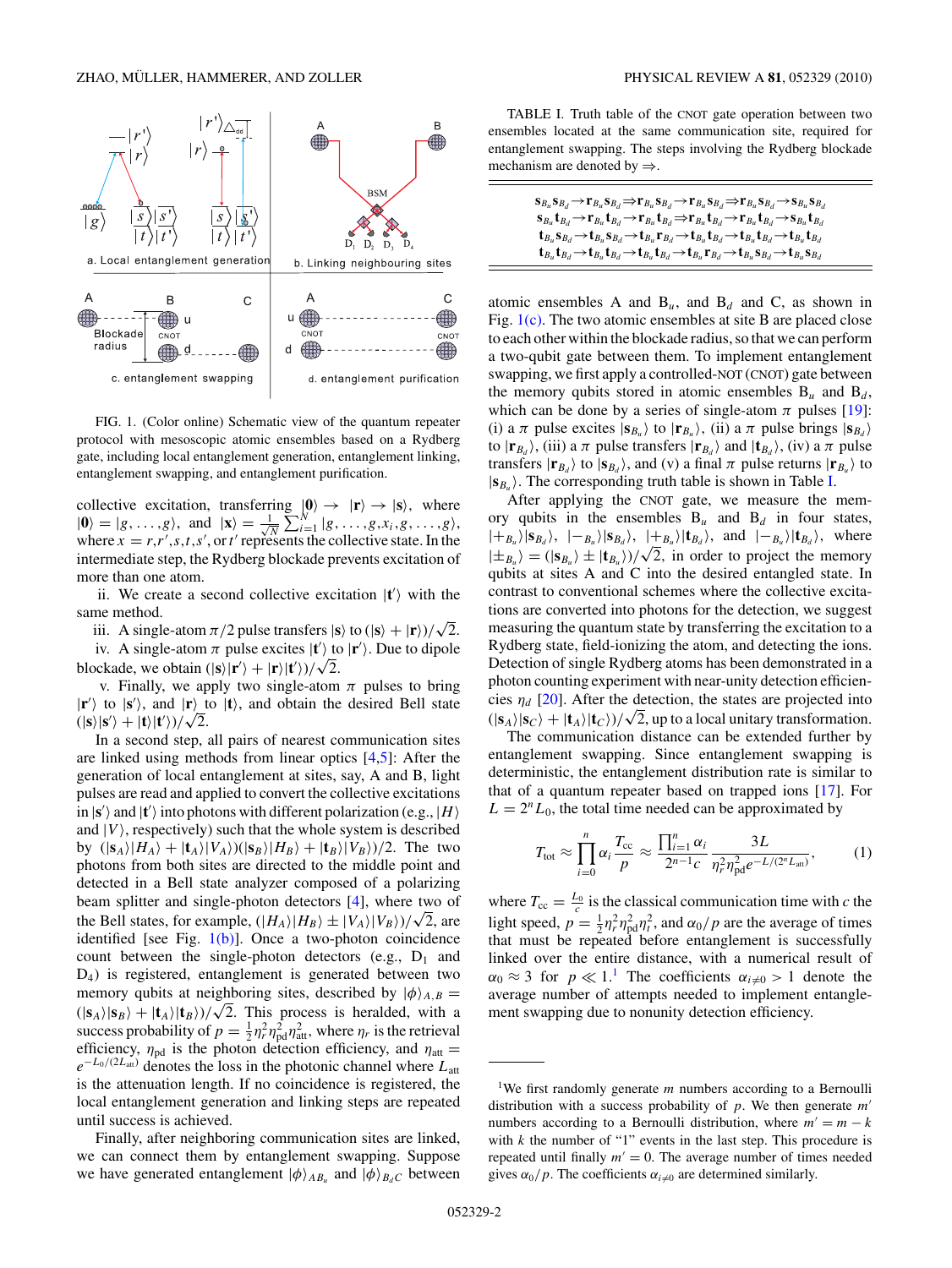## **III. ERROR ANALYSIS AND PURIFICATION**

<span id="page-2-0"></span>Let us now take into account local manipulation errors, which have been neglected in the discussion so far. The intrinsic errors in local manipulation are mainly induced by decay of the atoms when they are excited to Rydberg states, the imperfect Rydberg blockade induced by finite dipole-dipole shifts [\[19\]](#page-4-0), and the imprecision of the collective pulses caused by an uncertainty of the atom number *N*. The decay of the Rydberg states causes decoherence errors proportional to the Rydberg states' decay rate *γ* and inversely proportional to the Rabi frequency of the collective pulses  $\Omega_N$ or single-atom pulses  $\Omega_s$ . The finite value of the Rydberg interaction energy shift  $\Delta_{dd}$  (imperfect blockade) will cause several kinds of errors. The first error is that two excitations may be generated in the atomic ensembles and thus cause losses. Second, the adiabatic elimination of the doubly excited Rydberg states will cause an ac Stark shift on the single-atom excitation states, thus causing dephasing errors. These errors in the local entanglement generation step are of the order  $\Omega_{N,s}^2/\Delta_{dd}^2$  and can be estimated as

$$
E_{\rm loc} = 1 - F_{\rm loc} = 2\frac{\gamma\pi}{\Omega_N} + \frac{\gamma\pi}{\Omega_s} + 4\frac{\Omega_N^2}{\Delta_{dd}^2} + 2\frac{\Omega_s^2}{\Delta_{dd}^2},\tag{2}
$$

with  $F_{\text{loc}}$  the fidelity of the locally achieved entanglement. The imprecision of the collective  $\pi$  pulses is on the order of  $1/N$ for an uncertainty of the atom numbers  $\sqrt{N}$ . For  $N > 100$ , this error is less than 1% and can be safely neglected. In Fig. 2(a), we plot the optimized local errors  $E_{\text{loc}}$  versus  $\Delta_{dd}$ for  $\tau = 1/(2\pi \gamma) = 200$  and 300  $\mu$ s (and  $\Omega_N = \Omega_s$ ). One can see that the local error is only a few percent for a dipole shift of  $\Delta_{dd} = 20 - 100$  MHz.

Local imperfections are mainly decoherence, dephasing, and loss errors. We can thus neglect spin-flip errors and describe the local entanglement by a mixed entangled state

$$
\rho = [1 - (p_1 + p_0)]\rho_2 + p_1 \rho_1 + p_0 \rho_0,\tag{3}
$$

where  $\rho_2 = F_{\text{loc}}|\phi^+\rangle\langle\phi^+| + (1 - F_{\text{loc}})|\phi^-\rangle\langle\phi^-|$  with  $|\phi^{\pm}\rangle =$  $\langle (s_A)|s_B\rangle \pm (t_A)|t_B\rangle / \sqrt{2}$ ; *p*<sub>1</sub> ∼  $(\Omega_N/\Delta_{dd})^2$  and *p*<sub>0</sub> ∼  $(\Omega_s/\Delta_{dd})^2$  are the small probabilities that erroneously generate a single excitation and vacuum contribution  $\rho_1$  and  $\rho_0$ , respectively, which are created due to double excitations (imperfect Rydberg blockade).

After linking the neighboring sites, we obtain a density matrix

$$
\rho^0 = [1 - O(p_1)]\rho_2^0 + O(p_1)\rho_1,\tag{4}
$$

up to the first order of  $O(p_1)$ , with a success probability of  $p \approx \frac{1}{2} \eta_r^2 \eta_{\text{pd}}^2 e^{-L_0/L_{\text{att}}} [1 - O(p_1)],$  where  $\rho_2^0 = F_0 |\phi^+\rangle \langle \phi^+| +$  $(1 - F_0)|\phi^{-}\rangle\langle\phi^{-}|$  up to a local unitary transformation, with  $F_0 = F_{\text{loc}}^2 + (1 - F_{\text{loc}})^2$ . The errors in the photonic channel are neglected since two-photon interference is used. The errors in the subsequent entanglement swapping step are similar to those of the local entanglement generation and can be estimated using the average error of the CNOT gate,

$$
E_{\text{CNOT}} = 1 - F_{\text{CNOT}} = \frac{2\gamma\pi}{\Omega_s} + \frac{3\Omega_s^2}{2\Delta_{dd}^2}.
$$
 (5)

Figure  $2(a)$  shows the optimized swapping errors  $E_{CNOT}$  versus  $Δ<sub>dd</sub>$  for  $τ = 1/(2πγ) = 200$  and 300 *μ*s. The entanglement



FIG. 2. (a) Average errors in local entanglement generation (gray) and entanglement swapping (black) versus dipole-dipole shift. The dashed and solid curves are for  $\tau = 200$  and 300  $\mu$ s, respectively. (b) Performance of the quantum repeater. The solid curve represents the result without entanglement purification, which requires local errors on the order of  $10^{-3}$ . The dashed and dot-dashed lines are the results for  $F_{\text{loc}} = F_{\text{CNOT}} = 0.99$  and 0.98, where active entanglement purification is implemented twice and four times, respectively, when the fidelity is no larger than 0*.*9. The final fidelity is higher than 0*.*94 and the probability of getting the entangled state is larger than 0*.*95 in both cases. The dotted line is the result of the best-known protocol with atomic ensembles and linear optics proposed in [\[5\]](#page-3-0).

swapping errors are smaller than for the generation of local entanglement since no collective pulses with associated generation of collective excitations are required.

After *n*-step entanglement swapping, the mixed entangled state reads

$$
\rho^{n} = [1 - O(p_1)]\rho_2^{n} + O(p_1)\rho_1, \qquad (6)
$$

where  $\rho_2^n = F_n |\phi^+\rangle \langle \phi^+| + (1 - F_n)|\phi^-\rangle \langle \phi^-|$ . The fidelity can be approximated by  $F_n = [F_{n-1}^2 + (1 - F_{n-1})^2]F_{\text{CNOT}}$ , for  $F_{\text{CNOT}}$  close to 1. Note that the probability of obtaining the two excitations is independent of  $n$ , thanks to the use of qubit-type entanglement and the detection of two excitations in each step [\[4\]](#page-3-0). The success probability of each entanglement swapping step is  $p \approx [1 - O(2p_1)]\eta_d^2$ , where we have assumed for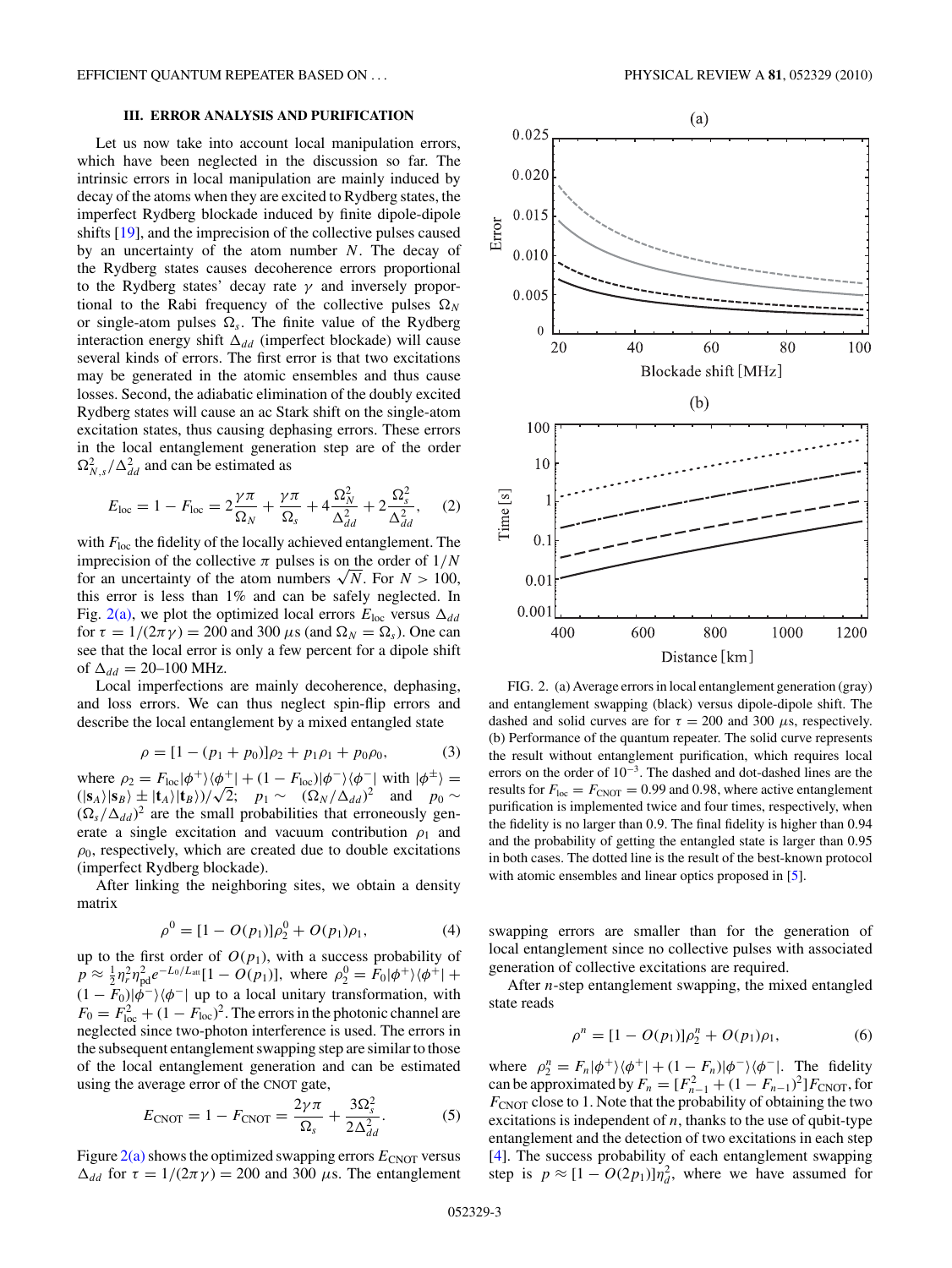<span id="page-3-0"></span>simplicity that the probability to obtain a double Rydberg excitation during the entanglement swapping,  $(\Omega_s / \Delta_{dd})^2$ , is on the order of  $O(p_1)$ .

The local errors will accumulate during the entanglement connection [1]. A straightforward calculation shows that, for  $n = 4$  and  $F_{\text{loc}} = F_{\text{CNOT}} = 0.99$ , the final fidelity drops to  $F_4 = 0.69$ . Therefore, entanglement purification has to be performed, which can be achieved by employing two CNOT gates [\[21\]](#page-4-0). Assume we have generated two pairs of mixed entangled states between  $A_u$  and  $C_u$ , and  $A_d$  and  $C_d$ , described by  $\rho^i$ . We first apply a  $\pi/2$  Raman pulse coupling  $|\mathbf{s}\rangle$  and  $|\mathbf{t}\rangle$  to change the two excitation component to  $\rho_2^{i'} = F_i |\phi^+\rangle \langle \phi^+| + (1 - \phi_i^+)$  $F_i(|\psi^+\rangle\langle\psi^+|$  with  $|\psi^+\rangle = (|\mathbf{s}_{A_{u,d}}\rangle|\mathbf{t}_{C_{u,d}}\rangle + |\mathbf{t}_{A_{u,d}}\rangle|\mathbf{s}_{C_{u,d}}\rangle)/\sqrt{2}.$ We then perform two local CNOT gates with  $A_u$  and  $C_u$  as the control qubit and  $A_d$  and  $C_d$  as the target qubits, where we have assumed the two atomic ensembles at one site are located within the blockade radius. After the CNOT gates, we measure the target qubits in ensembles  $A_d$  and  $C_d$  in the  $|\mathbf{s}\rangle$ and  $|t\rangle$  basis. If both qubits are in the  $|s\rangle$  or the  $|t\rangle$  state, the memory qubits in  $A_u$  and  $C_u$  are kept, otherwise the results are discarded. After entanglement purification, we obtain a mixed state  $\rho_2^p = F^p |\phi^+\rangle \langle \phi^+| + (1 - F^p)|\psi^+\rangle \langle \psi^+|$ , where the leakage to other states is neglected for large values of  $F_{\text{CNOT}}$ , and the achieved fidelity can be estimated as  $F^p =$  $\frac{F_i^2}{F_i^2 + (1 - F_i)^2} F_{\text{CNOT}}^2$ . The success probability of purification is  $p \approx [F_i^2 + (1 - F_i)^2] \eta_d^2$ . After entanglement purification, the total density matrix can be described by

$$
\rho = [1 - O(p_1/F_i^2)]\rho_2^p + O(p_1/F_i^2)\rho_1,\tag{7}
$$

where we have assumed that the one excitation term only contributes a false signal.

The main result of our work is illustrated in Fig. [2\(b\),](#page-2-0) where the performance of the quantum repeater is plotted as a function of the communication distance for  $n = 4$ ,  $\eta_r =$  $\eta_{\text{pd}} = 0.9$ ,  $\eta_d = 0.95$ ,  $L_{\text{att}} = 22$  km, and  $c = 2 \times 10^5$  km/s in fibers. For comparison, we also show the performance of the best-known atomic-ensemble-based repeater protocol without purification [5]. It can be seen that the entanglement distribution rate is enhanced by up to two orders of magnitude. For  $L = 1000$  km, the total time needed is on the order of a few hundred milliseconds.

### **IV. IMPLEMENTATION**

The presented quantum repeater can be implemented using cold alkali metal atoms. Individual addressing of different sublevels can be achieved by choosing suitable laser polarization and applying a constant magnetic field. The atoms

may be trapped in a one-dimensional optical lattice generated by two counterpropagating laser beams, where in each well a mesoscopic atomic ensemble can be trapped and the size and distance of the wells can be controlled by tuning the angle between the trapping light fields [\[22\]](#page-4-0).

In our protocol, we suggest the use of isotropic repulsive van der Waals interactions by exciting the atoms to Rydberg to *s* states with a principal quantum number *n* around 70. In this case, the interaction energy between two atoms at a distance of *r* can be approximated by  $V = -c_1 \frac{n^{12}}{r^6} + c'_1 \frac{n^{16}}{r^8}$  [\[23\]](#page-4-0), with  $c_1$  < 0 and  $c'_1$  > 0, where interactions proportional to  $1/r^{10}$ are neglected. The interactions are repulsive for large *r* and attractive for small  $r$ , yielding a critical distance  $r_c$  where the repulsive shift is maximal. We use  $r_c$  to estimate the minimum distance required to ensure repulsive interatomic interactions, and we find, for Rb,  $c_1 = -0.85$  and  $c'_1 = 0.8$ , and  $n = 70$ , a critical distance  $r_c = 0.3 \mu m$ , corresponding to a density of  $1/(r_c^3) = 3.7 \times 10^{13} \text{ cm}^{-3}$ . For a fixed density, one is interested in maximizing the number *N* of atoms within the blockade radius for high photon retrieval efficiencies and uncertainty in the atom number. As illustrated in Fig.  $2(a)$ , an interaction energy shift  $\Delta_{dd} > 20$  MHz allows for local errors of less than 2%. This yields a maximum Rydberg blockade radius  $R_b \approx (-\frac{c_1 n^{12}}{\Delta_{dd}})^{1/6}$ ; a more accurate calculation using the interaction energy in [\[23\]](#page-4-0) gives  $R_b < 6 \mu$ m for  $n = 70$ . Thereby, a diameter of  $2-3$   $\mu$ m is sufficient for achieving high-fidelity local operations. [A density of  $3 \times 10^{13}$  cm<sup>-3</sup> and a volume of  $(2 \mu m)^3$  would allow for about  $N = 240$  atoms per ensemble.] With the help of a bad cavity, the retrieval efficiency can be estimated as  $\eta_r = \frac{C}{C+1}$ , where  $C = Nc_r^2 \frac{24F}{2\pi k^2 w_0^2}$  with *k* the wave number of the emitted photon and  $c_r$  the transition coefficient [\[24\]](#page-4-0). For a finesse of  $F = 100$ , cavity mode width  $w_0 = 5 \mu \text{m}$ ,  $c_r = \frac{1}{3}$ , and  $k = 2\pi/\mu \text{m}$ , we can obtain a high retrieval efficiency of 0.91.

Finally, to implement long-distance quantum communication over 1000 km, the coherence times of the quantum memory have to be on the order of a few hundred milliseconds. This should be achievable for an atomic memory with cold atoms, where a storage time of about 1 s for classical light has been achieved [\[25\]](#page-4-0).

*Note added*. We are aware of an independent and similar work by Han *et al.* [\[26\]](#page-4-0).

#### **ACKNOWLEDGMENTS**

We thank Z.-S. Yuan and R. Löw for helpful discussions. Financial support by the Austrian Science Foundation (FWF) through SFB FOQUS, and the European Union projects SCALA and NAMEQUAM, is acknowledged.

- [1] H.-J. Briegel, W. Dur, J. I. Cirac, and P. Zoller, *[Phys. Rev. Lett.](http://dx.doi.org/10.1103/PhysRevLett.81.5932)* **81**[, 5932 \(1998\).](http://dx.doi.org/10.1103/PhysRevLett.81.5932)
- [2] L. Childress, J. M. Taylor, A. S. Sorensen, and M. D. Lukin, Phys. Rev. Lett. **96**[, 070504 \(2006\);](http://dx.doi.org/10.1103/PhysRevLett.96.070504) P. van Loock, T. D. Ladd, K. Sanaka, F. Yamaguchi, K. Nemoto, W. J. Munro, and Y. Yamamoto, *ibid.* **96**[, 240501 \(2006\).](http://dx.doi.org/10.1103/PhysRevLett.96.240501)
- [3] L. M. Duan *et al.*, Nature **414**[, 413 \(2001\).](http://dx.doi.org/10.1038/35106500)
- [4] B. Zhao, Z. B. Chen, Y. A. Chen, J. Schmiedmayer, and J. W. Pan, Phys. Rev. Lett. **98**[, 240502 \(2007\);](http://dx.doi.org/10.1103/PhysRevLett.98.240502) Z.-B. Chen, B. Zhao, Y. A. Chen, J. Schmiedmayer, and J. W. Pan, [Phys. Rev. A](http://dx.doi.org/10.1103/PhysRevA.76.022329) **76**, [022329 \(2007\);](http://dx.doi.org/10.1103/PhysRevA.76.022329) L. Jiang, J. M. Taylor, and M. D. Lukin, *[ibid.](http://dx.doi.org/10.1103/PhysRevA.76.012301)* **76**[, 012301 \(2007\).](http://dx.doi.org/10.1103/PhysRevA.76.012301)
- [5] N. Sangouard, C. Simon, B. Zhao, Y. A. Chen, H. deRiedmatten, J. W. Pan, and N. Gisin, Phys. Rev. A **77**[, 062301 \(2008\).](http://dx.doi.org/10.1103/PhysRevA.77.062301)